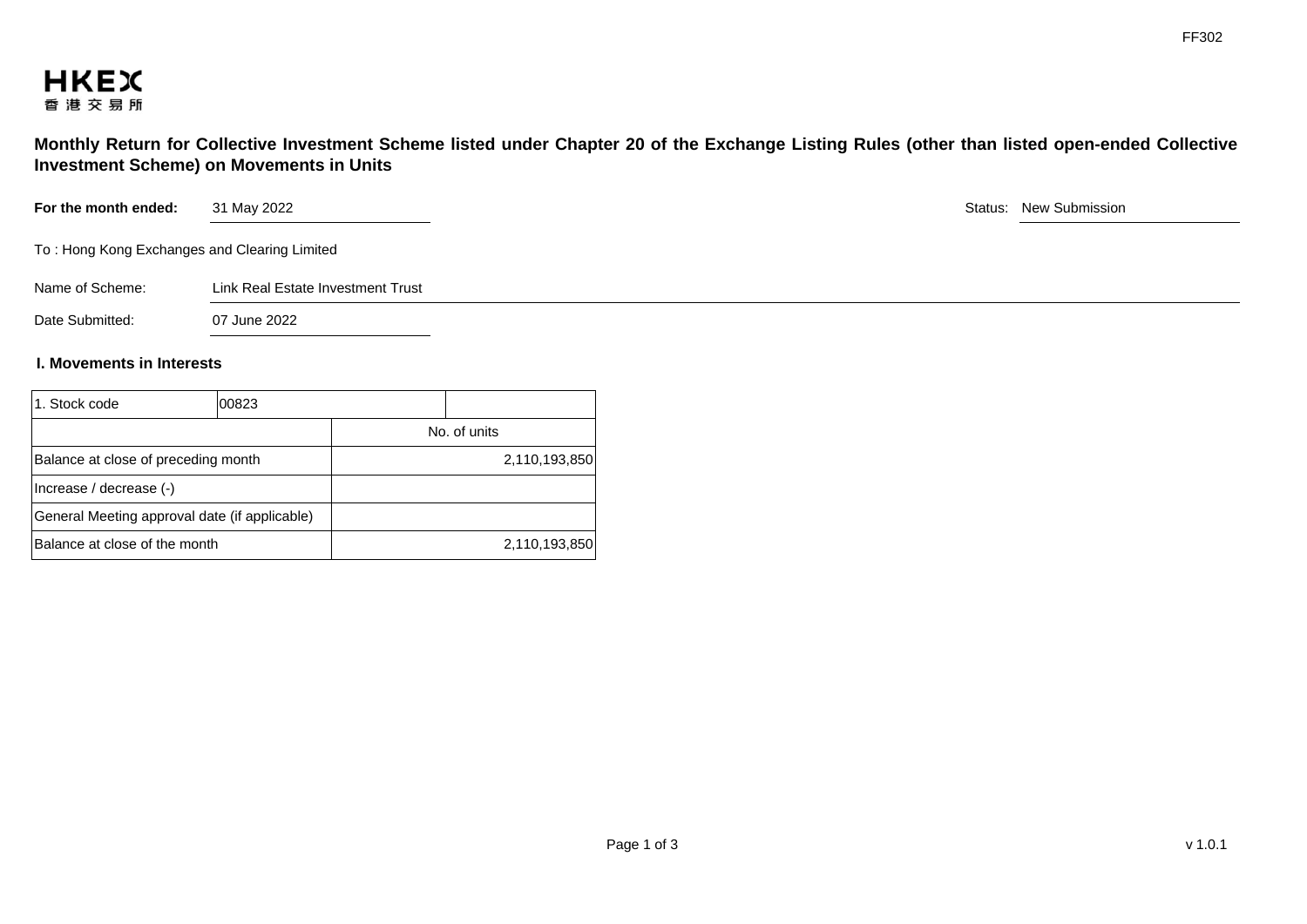## **II. Details of Movements in Units**

**(A). Unit Options (under Unit Option Schemes of the Scheme)** Not applicable

**(B). Warrants to Issue Units in the Scheme which are to be Listed** Not applicable

#### **(C). Convertibles (i.e. Convertible into Units in the Scheme which are to be Listed)**

|        | 1. Stock code of units issuable (if listed on SEHK) (Note 1)   |            |                                       | 00823       |                           |                                 |                                                                                    |                                                                                                   |
|--------|----------------------------------------------------------------|------------|---------------------------------------|-------------|---------------------------|---------------------------------|------------------------------------------------------------------------------------|---------------------------------------------------------------------------------------------------|
|        | Description of the Convertibles Currency                       |            | Amount at close of<br>preceding month |             | Movement during the month | Amount at close of the<br>month | No. of new units in<br>Scheme issued during<br>the month pursuant<br>thereto $(C)$ | No. of new units in<br>Scheme which may be<br>issued pursuant thereto<br>as at close of the month |
| $1$ ). | Guaranteed Green<br>Convertible Bonds due<br>2024              | <b>HKD</b> |                                       | 787,000,000 |                           | 787,000,000                     |                                                                                    | 7,194,441                                                                                         |
|        | Type of convertibles                                           | Bond/Notes |                                       |             |                           |                                 |                                                                                    |                                                                                                   |
|        | Stock code of the Convertibles<br>(if listed on SEHK) (Note 1) | 05936      |                                       |             |                           |                                 |                                                                                    |                                                                                                   |
|        | Subscription/Conversion price                                  | <b>HKD</b> |                                       | 109.39      |                           |                                 |                                                                                    |                                                                                                   |
|        | General Meeting approval date<br>(if applicable)               |            |                                       |             |                           |                                 |                                                                                    |                                                                                                   |

Total C (00823):

**(D). Any other Agreements or Arrangements to Issue Units in the Scheme which are to be Listed, including Options (other than under Unit Option Schemes)** Not applicable

**(E). Other Movements in Units** Not applicable

Total increase / decrease (-) during the month (00823) (i.e. Total of A to E)